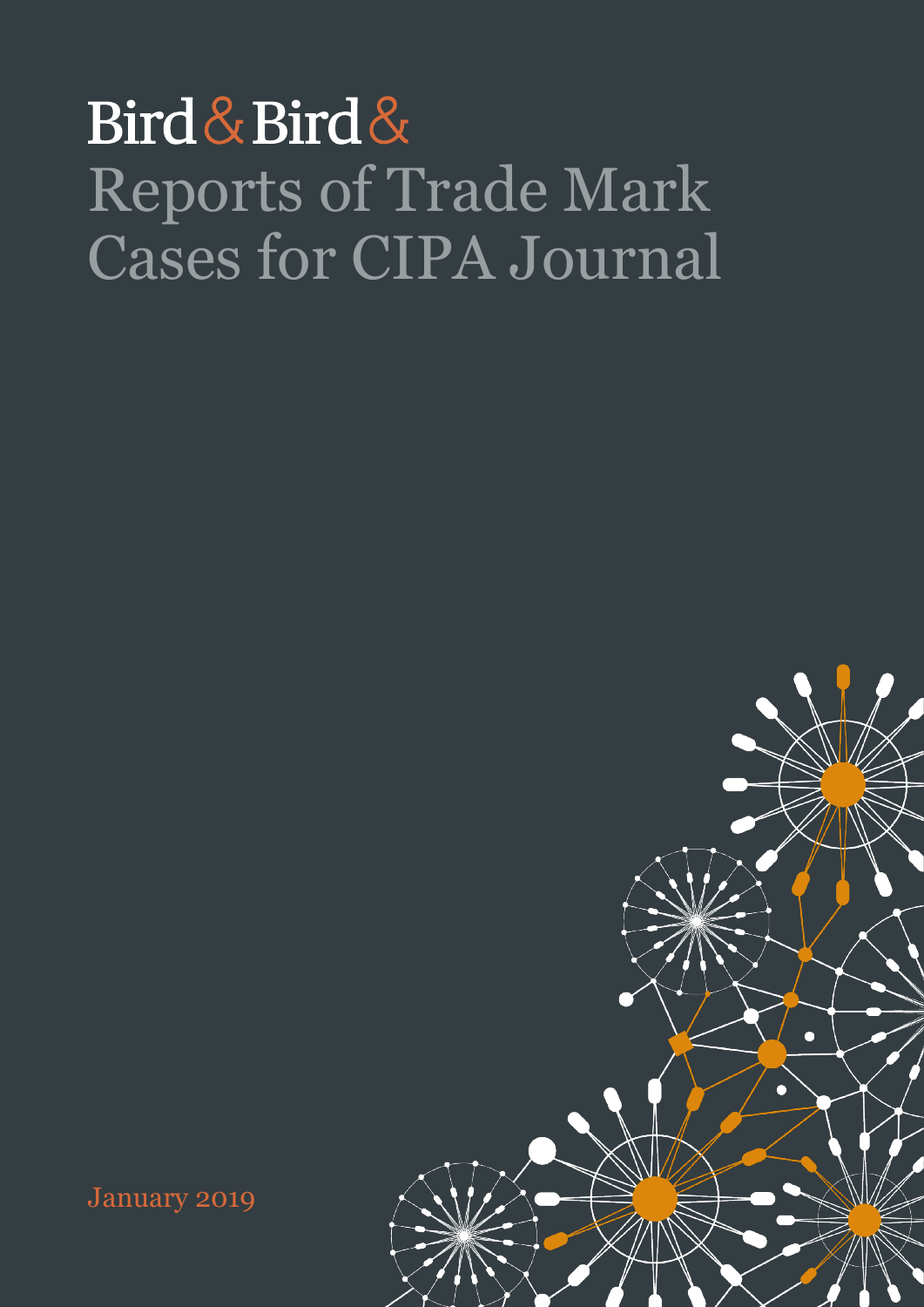# Trade mark decisions

## Decisions of the General Court (GC) and Court of Justice (CJ)

| Ref no.                                                                                                                                                            | Application (and where applicable,<br>earlier mark)                                                                                                                                                                                                                                                                                                                                                                | Comment                                                                                                                                                                                                                                                                                                                                                                                                                                                                                                                                                                                                                                                                                                                                                                                                                                                                                                                                               |
|--------------------------------------------------------------------------------------------------------------------------------------------------------------------|--------------------------------------------------------------------------------------------------------------------------------------------------------------------------------------------------------------------------------------------------------------------------------------------------------------------------------------------------------------------------------------------------------------------|-------------------------------------------------------------------------------------------------------------------------------------------------------------------------------------------------------------------------------------------------------------------------------------------------------------------------------------------------------------------------------------------------------------------------------------------------------------------------------------------------------------------------------------------------------------------------------------------------------------------------------------------------------------------------------------------------------------------------------------------------------------------------------------------------------------------------------------------------------------------------------------------------------------------------------------------------------|
| GC<br>$T - 359/17$<br>Aldo<br>Supermarkets v<br>EUIPO; Aldi<br>Einkauf GmbH &<br>Co. OHG<br>25 October 2018<br>Reg 207/2009<br><b>Reported by:</b><br>Ning-Ning Li | <b>ALDI</b><br>advertising, business<br>management, retailing,<br>including via the internet, in<br>relation to foodstuffs, laundry<br>preparations (35)<br>import-export agencies,<br>business management,<br>marketing studies, business<br>investigation (35)<br>(Bulgarian mark)                                                                                                                               | The GC upheld the BoA's decision<br>dismissing the opposition on the basis<br>that Aldo had failed to substantiate the<br>existence of its earlier mark pursuant to<br>Art $19(2)$ .<br>To substantiate the opposition, Aldo had<br>submitted a 'copy' of the registration<br>certificate of the earlier mark in black and<br>white. As the earlier mark contained<br>colour, the black & white copy certificate<br>did not provide the EUIPO with reliable<br>proof of the existence of the mark and to<br>enable it to verify the existence and scope<br>of protection of the earlier mark.<br>Documents to substantiate the opposition<br>had to be identical in all respects to the<br>original held by the owner of the mark,<br>including the same colours as the original.                                                                                                                                                                     |
| Ref no.                                                                                                                                                            | Application (and where applicable,<br>earlier mark)                                                                                                                                                                                                                                                                                                                                                                | Comment                                                                                                                                                                                                                                                                                                                                                                                                                                                                                                                                                                                                                                                                                                                                                                                                                                                                                                                                               |
| GC<br>$T - 59/18$<br>Endoceutics, Inc.,<br>$v$ EUIPO; Merck<br>KGaA<br>22 November 2018<br>Reg 2017/1001<br><b>Reported by:</b><br>Ning-Ning Li                    | <b>FEMIVIA</b><br>pharmaceutical preparations<br>for the prevention and<br>treatment of breast and<br>uterine cancer, Alzheimer's<br>disease, medical conditions<br>related to menopause, bone<br>loss, muscle loss, type 2<br>diabetes, fat accumulation,<br>osteoporosis, hot flushes, skin<br>atrophy, memory loss, and<br>cognition loss $(5)$<br><b>FEMIBION INTIMA</b><br>pharmaceutical preparations<br>(5) | The GC upheld the BoA's decision that<br>there was a likelihood of confusion<br>between the marks under Art $8(1)(b)$ .<br>Although the goods were targeted at<br>consumers throughout the EU, the BoA<br>was entitled to assess the similarity of the<br>marks by reference to Spanish-speaking<br>public for reasons of procedural economy.<br>'FEM' was likely to be understood by the<br>relevant Spanish public to refer to<br>'femenino', meaning 'feminine', describing<br>one purpose of some of the goods at issue,<br>namely those intended to treat typical<br>medical conditions related to menopause.<br>The element 'INTIMA' had weak<br>distinctive character and did not offset<br>any similarity between the marks.<br>'FEMIBION' was the most distinctive<br>element of the earlier mark. The marks<br>were visually and conceptually similar to a<br>low degree and shared average phonetic<br>similarity, particularly due to the |

pronunciation of the letter 'v' as 'b' in

Spanish.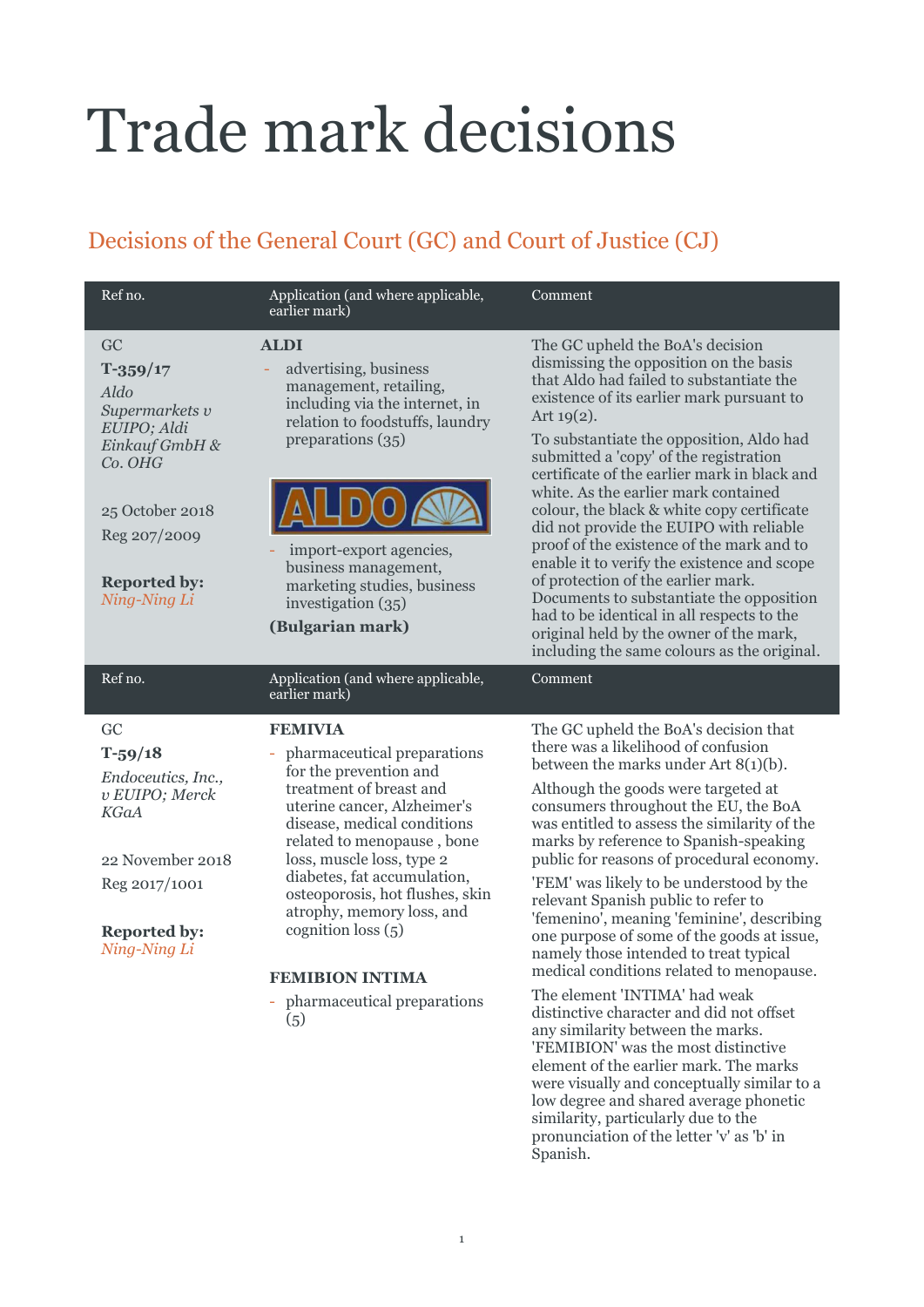#### Ref no.  $\qquad \qquad \text{Application (and where applicable,}$ earlier mark)

#### GC

#### **T**‑**372/17**

*Louis Vuitton Malletier ("LVM") v EUIPO; Bee-Fee Group Ltd*

29 November 2018 Reg 207/2009

#### **Reported by:**  *Adeena Wells*



- energy drinks; non-alcoholic beverages; fruit beverages and fruit juices (32)
- advertising (35)
- services for providing food and drink; catering (43)



earlier mark)

- goods made of leather or of imitations of leather; bags (18)
- clothing, underwear, footwear (25)

Ref no.  $\qquad \qquad \text{Application (and where applicable,}$ 

## G<sub>C</sub>

**T-373/17** *Louis Vuitton Malletier ("LVM") v EUIPO; Fulia Trading Ltd* 

29 November 2018 Reg 207/2009

**Reported by:** *Adeena Wells* 



- cards; board games; amusement apparatus for use in arcardes (28)
- marketing services: advertising (35)
- gaming house facilities, games equipment, casino services (41)



- goods made of leather or of imitations of leather; bags (18)
- clothing; underwear; footwear (25)

In invalidity proceedings, the GC annulled the BoA's decision that LVM had failed to demonstrate reputation of the earlier mark pursuant to Art  $53(1)(a)$ , holding that the BoA had failed to conduct a complete assessment of the evidence.

The GC agreed with the BoA that evidence from Wikipedia was not to be deemed a reliable source given that the content can be anonymously changed. However, the BoA erred in discounting evidence that did demonstrate reputation of the earlier mark, included the mark as part of a monogram canvas and alongside the word mark LOUIS VUITTON.

The BoA ought to have taken into account the previous EUIPO decisions cited by LVM, in which reputation of the earlier mark had been found.

#### Comment

The GC annulled the BoA's decision that LVM had failed to demonstrate evidence of the reputation pursuant to Art  $8(5)$ , holding that the BoA had failed to conduct a full and proper assessment of the evidence.

The BoA erred in discounting evidence that demonstrated the earlier mark's reputation including the mark as part of a monogram canvas and with the word mark LOUIS VUITTON. The BoA ought to have taken previous EUIPO decisions cited by LVM into consideration, in which reputation of the earlier mark had been found. As such, the BoA distorted the clear sense of that evidence.

With regards to Art 8(5), the BoA also erred in its assessment of similarity of the marks, which was average not 'at most very low'. Having failed to properly assess the evidence, the BoA also erred in its assessment of the strength of the reputation of the earlier mark. As a result, the BoA's analysis regarding the existence of a link was also flawed.

#### Comment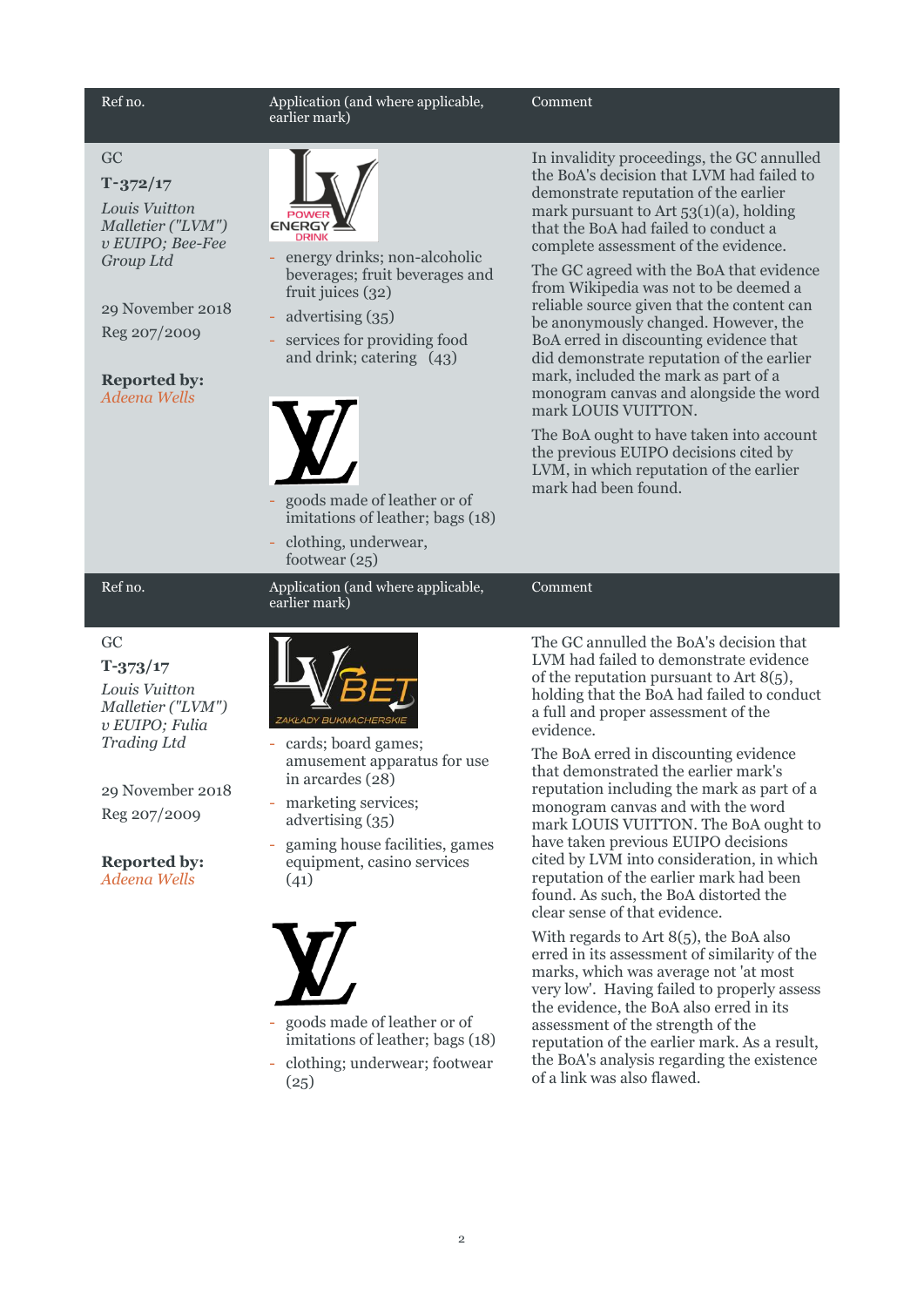Ref no.  $\qquad \qquad \text{Application (and where applicable,}$ earlier mark)

### Comment

GC **T‑763/17**

*Septona AVEE v EUIPO; Intersnack Group GmbH & Co. KG*

## 29 November 2018

Reg 207/2009

#### **Reported by:** *Ciara Hughes*



rice cakes; rice-based snack food; cereals; cereal bars; cereal-based snack food; muesli; cake dough; rusks; natural sweeteners (30)





- processed vegetable and potato products for snacks (29)
- processed tapioca, manioc, rice, maize, wheat or other cereal products for snacks; savoury biscuits and pretzels; muesli bars; chocolate and chocolate products; sauces (30)

The GC annulled the BoA's decision that there was a likelihood of confusion between the marks under Art 8(1)(b).

The marks had low visual and phonetic similarity: the first lower case letter 'w' differed significantly from the upper case letter 'k'. The differences between the commonplace figurative elements further distinguished the marks. The goods at issue were identical or similar.

For a large part of the relevant public, being average consumers in the European Union with a lower than average level of attention for the goods in question, the signs were conceptually different. The fact that the word elements looked and sounded English and might be perceived by some consumers as 'fanciful terms' only gave rise to a neutral conceptual comparison for this part of the public.

|                                                                                                                                                                                       | unprocessed nuts (31)                                                                                                                                                                                                                                                                                         |                                                                                                                                                                                                                                                                                                                                                                                                                                                                                                                                                                                                                                                                                                                                                                                                                                                                          |
|---------------------------------------------------------------------------------------------------------------------------------------------------------------------------------------|---------------------------------------------------------------------------------------------------------------------------------------------------------------------------------------------------------------------------------------------------------------------------------------------------------------|--------------------------------------------------------------------------------------------------------------------------------------------------------------------------------------------------------------------------------------------------------------------------------------------------------------------------------------------------------------------------------------------------------------------------------------------------------------------------------------------------------------------------------------------------------------------------------------------------------------------------------------------------------------------------------------------------------------------------------------------------------------------------------------------------------------------------------------------------------------------------|
| Ref no.                                                                                                                                                                               | Application (and where applicable,<br>earlier mark)                                                                                                                                                                                                                                                           | Comment                                                                                                                                                                                                                                                                                                                                                                                                                                                                                                                                                                                                                                                                                                                                                                                                                                                                  |
| GC<br>$T - 214/17$<br>Out of the blue KG<br>v EUIPO; Frédéric<br>Dubois; MFunds<br><b>USA LLC</b><br>29 November 2018<br>Reg 207/2009<br><b>Reported by:</b><br>Aaron<br>Hetherington | <b>FUNNY BANDS</b><br>- precious metals and their<br>alloys, jewellery (14)<br>- plastics in extruded form for<br>use in manufacture; packing,<br>stopping and insulating<br>materials; rings of rubber $(17)$<br>advertising; business<br>management; business<br>administration; office<br>functions $(35)$ | In invalidity proceedings, the GC annulled<br>the BoA's decision that the mark was not<br>descriptive under Art $7(1)(c)$ .<br>Although the two words in isolation had a<br>clear meaning to the public, the BoA<br>incorrectly held that the combination of<br>the two words created a perceptible<br>difference.<br>The GC considered that the term 'funny'<br>was capable of describing a characteristic<br>of the goods designated by the term<br>'bands'. The definition of 'band' as 'a flat,<br>thin strip or loop of material, used as a<br>fastener, for reinforcement, or as<br>decoration', did not limit those goods to<br>having any particular decorative<br>appearance nor did it preclude those<br>goods from being perceived by the<br>relevant consumer as 'funny', on account<br>of a special design or shape, unusual<br>colours or humorous motifs. |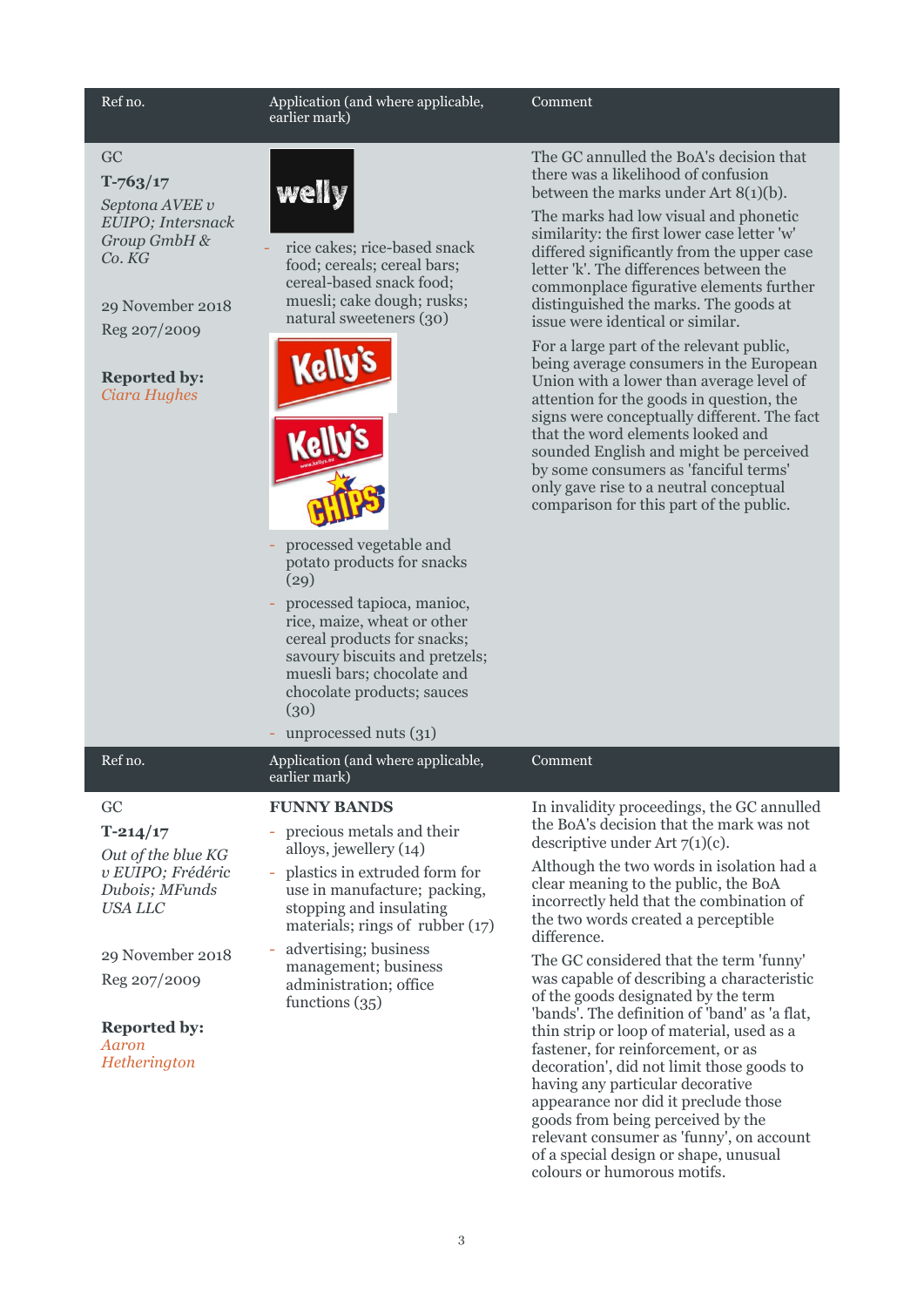| Ref no.                                                                                                                                                                                            | Application (and where applicable,<br>earlier mark)                                                                                                                                                                                                                                                                                                                                                                                                                                                               | Comment                                                                                                                                                                                                                                                                                                                                                                                                                                                                                                                                                                                                                                                                                                                                                                                                        |
|----------------------------------------------------------------------------------------------------------------------------------------------------------------------------------------------------|-------------------------------------------------------------------------------------------------------------------------------------------------------------------------------------------------------------------------------------------------------------------------------------------------------------------------------------------------------------------------------------------------------------------------------------------------------------------------------------------------------------------|----------------------------------------------------------------------------------------------------------------------------------------------------------------------------------------------------------------------------------------------------------------------------------------------------------------------------------------------------------------------------------------------------------------------------------------------------------------------------------------------------------------------------------------------------------------------------------------------------------------------------------------------------------------------------------------------------------------------------------------------------------------------------------------------------------------|
| GC<br>$T - 459/17$<br>Fifth Avenue<br>Entertainment<br>LLC v EUIPO;<br>Commodore<br>Entertainment<br>Corp ("CEC").<br>6 December 2018<br>Reg 207/2009<br><b>Reported by:</b><br><b>Mark Livsey</b> | <b>THE COMMODORES</b><br>series of musical sound<br>recordings, series of musical<br>video recordings,<br>downloadable musical sound<br>recordings, downloadable<br>music video recordings<br>featuring music and<br>entertainment, audio-visual<br>recordings featuring music<br>and entertainment (9)<br>entertainment in the nature of<br>live performances by a<br>musical artist (41)                                                                                                                        | The GC annulled the BoA's decision to<br>refuse registration of the mark pursuant<br>to Art $8(4)$ .<br>Pursuant to a 1978 partnership agreement<br>governed by Nevada State law, the<br>members of the Commodores had<br>assigned their rights to a company which<br>subsequently merged with CEC. The BoA<br>failed to examine the reversion of rights<br>clause, under which rights to the name<br>were re-assigned to the founding<br>members following the expiry of the seven<br>year term of the agreement.<br>As a result, the BoA infringed Art $8(4)$ in<br>its assessment that that CEC owned the<br>common law rights to the mark as, due to<br>the expiry of the agreement, CEC did not<br>have the right under the English law of<br>passing off to prohibit the use of the mark<br>applied for. |
| Ref no.                                                                                                                                                                                            | Application (and where applicable,<br>earlier mark)                                                                                                                                                                                                                                                                                                                                                                                                                                                               | Comment                                                                                                                                                                                                                                                                                                                                                                                                                                                                                                                                                                                                                                                                                                                                                                                                        |
| GC<br>$T - 665/17$<br>China<br><b>Construction Bank</b><br>Corp. v EUIPO;<br>Groupement des<br>cartes bancaires<br>6 December 2018<br>Reg 207/2009<br><b>Reported by:</b><br>Daniel Anti           | <b>CCB</b><br>banking; financial evaluation;<br>ä,<br>financing services; credit card<br>services; deposits of valuables;<br>antique appraisal; brokerage;<br>guarantees; fiduciary (36)<br>insurance and finance;<br>financial affairs, monetary<br>affairs, banking; management<br>of banking and monetary flow<br>by electronic means;<br>electronic purse services;<br>electronic payment; card<br>payment services;<br>authentication and verification<br>of parties involved; financial<br>information (36) | The GC held that the BoA did not infringe<br>Art 75 in its assessment of similarity of the<br>marks and finding a likelihood of<br>confusion pursuant to Art $8(1)(b)$ .<br>The BoA correctly exercised its discretion<br>to refer to a previous decision to support<br>its own assessment of reputation of the<br>earlier mark.<br>The GC endorsed the BoA's assessment<br>that the marks were similar, as they<br>carried similar pronunciation (differing<br>only in an additional 'C') and were visually<br>similar due to the shared letters 'CB'. The<br>services at issue were identical.                                                                                                                                                                                                               |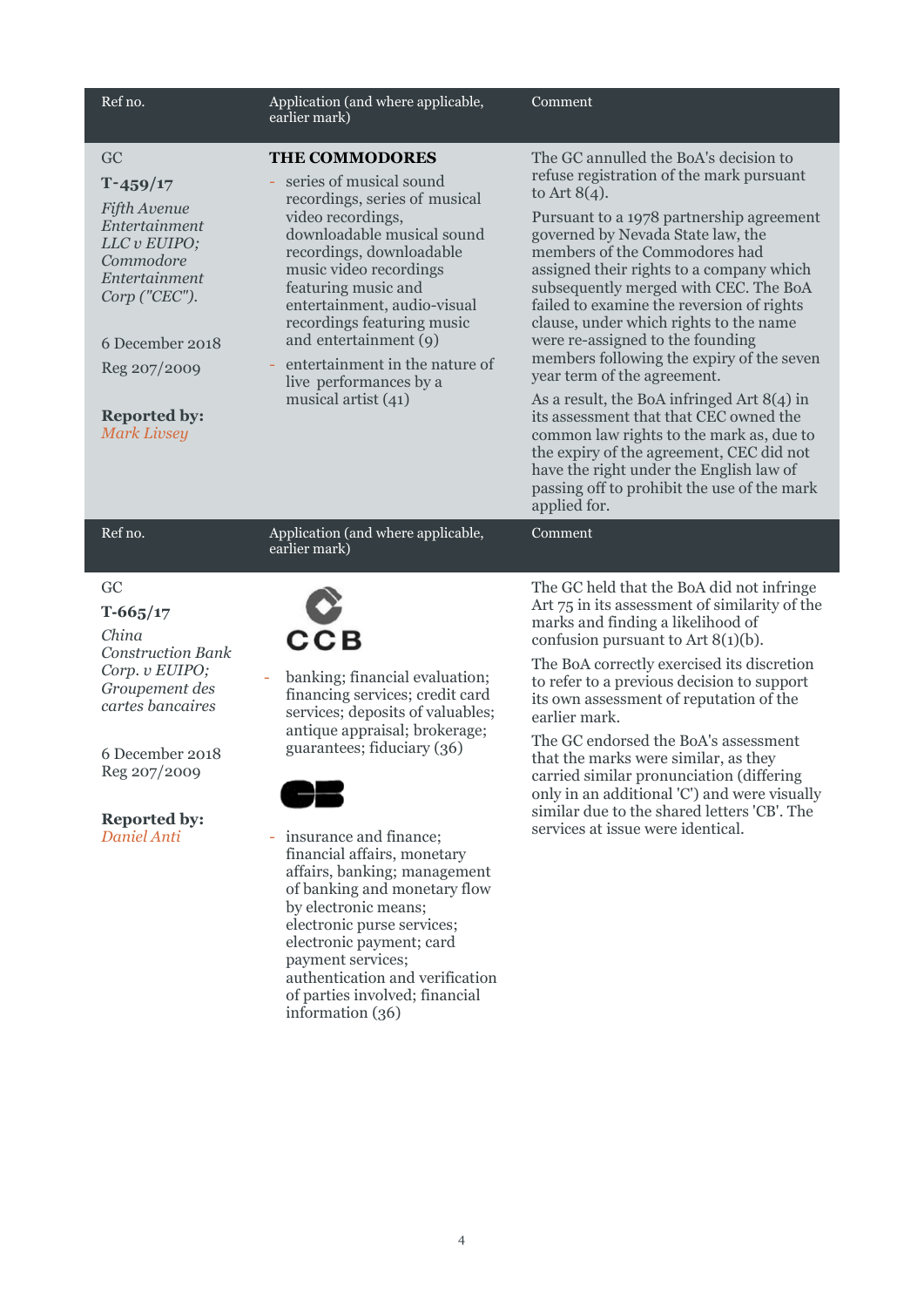GC

Ref no.  $\qquad \qquad \text{Application (and where applicable,}$ Comment earlier mark) **KHADI**  In invalidity proceedings, the GC upheld the BoA's decision to dismiss the **T-681/17** invalidity application pursuant to Art **T-682/17**  $7(1)(g)$ , notwithstanding the BoA's failure **T-683/17** to take into account additional evidence *Khadi and Village*  filed before it in support of the absolute *Industries*  and relative grounds relied on by KVIC. *Commission*  The application for a declaration of *(*"*KVIC*"*) v EUIPO*  invalidity based on Arts  $52(1)$  and  $7(1)(g)$ *– BNP Best*  Naturprodukte relied on the submission that 'khadi' had a *Natural Products*  aus Indien known meaning in India. KVIC had filed *GmbH (*"*BNP*"*)* additional evidence in support of its claim **KHADI AYURVEDA**  before the BoA, which had been dismissed as irrelevant and inadmissible pursuant to - personal care products and Rule  $50(1)$ . As Rule  $50(1)$  did not apply to cosmetics (3) invalidity proceedings, the BoA erred in failing to take this evidence into account. However, the new evidence was still irrelevant and inadmissible as it related to the historic context of the term 'khadi' in India and did not demonstrate awareness of the term by the relevant public in the

## **Terms designating geographical origin**

#### *J. Portugal Ramos Vinhos SA ("JPRV") v Adega Cooperative de Borba BV* **(CJ; Fourth Chamber; C-629/17; 6 December 2018)**

EU. As such, notwithstanding the BoA's error, the decision to dismiss the invalidity application was well founded.

*The CJ considered the registrability of signs made up of terms designating geographical origin and terms commonly used to designate the facilities or site in which products were produced. Louise O'Hara reports.*

#### Background

In invalidity proceedings, JPRV applied to cancel the national Portuguese mark ADEGABORBA.PT designating wine products. The application was dismissed at first instance before the Tribunal da Propriedade Intelectual (Intellectual Property Court, Portugal) and at appeal before the Tribunal da Relação de Lisboa (Lisbon Court of Appeal).

Both Courts held that the sign ADEGABORBA.PT, when adopted by a producer from the Borba region in Portugal, was not prohibited from registration pursuant to Article 223 of the Código da Propriedade Industrial (the Portuguese Industrial Property Code, or "CPI"), which excluded from protection:

*"signs which consist exclusively of indications which may serve, in trade, to designate the kind, quality, quantity, intended purpose, value, geographical origin, the time or means of production of the goods or of rendering of the services, or other characteristics of the goods or services"*

JPRV appealed to the Supremo Tribunal de Justiça (Supreme Court, Portugal). It was noted that the mark ADEGABORBA.PT was used by a legal person whose name included the term 'adega'. It also noted that, unlike Article 3(1)(c) of Directive 2008/95, Article 223(1)(c) of the CPI identified the 'means of production' as a characteristic of goods and services.

#### Scope of Article 3(1)(c)

The Supreme Court referred a question to the CJ on whether Article 3(1)(c) of Directive 2008/95 required that a word mark which designated wine products and included a geographical name must necessarily be refused if that mark contained a term commonly used to designate facilities or sites in which wine was produced and also contained part of the business name of the applicant seeking to register the mark.

The CJ held that, whilst Article 3(1)(c) contained a list of characteristics excluded from protection, the list was not to be considered exhaustive and other characteristics of goods and services may also be taken into account. The term 'characteristic' designated a

## 29 November 2018

Reg 207/2009

**Reported by:** *Francesca Rivers*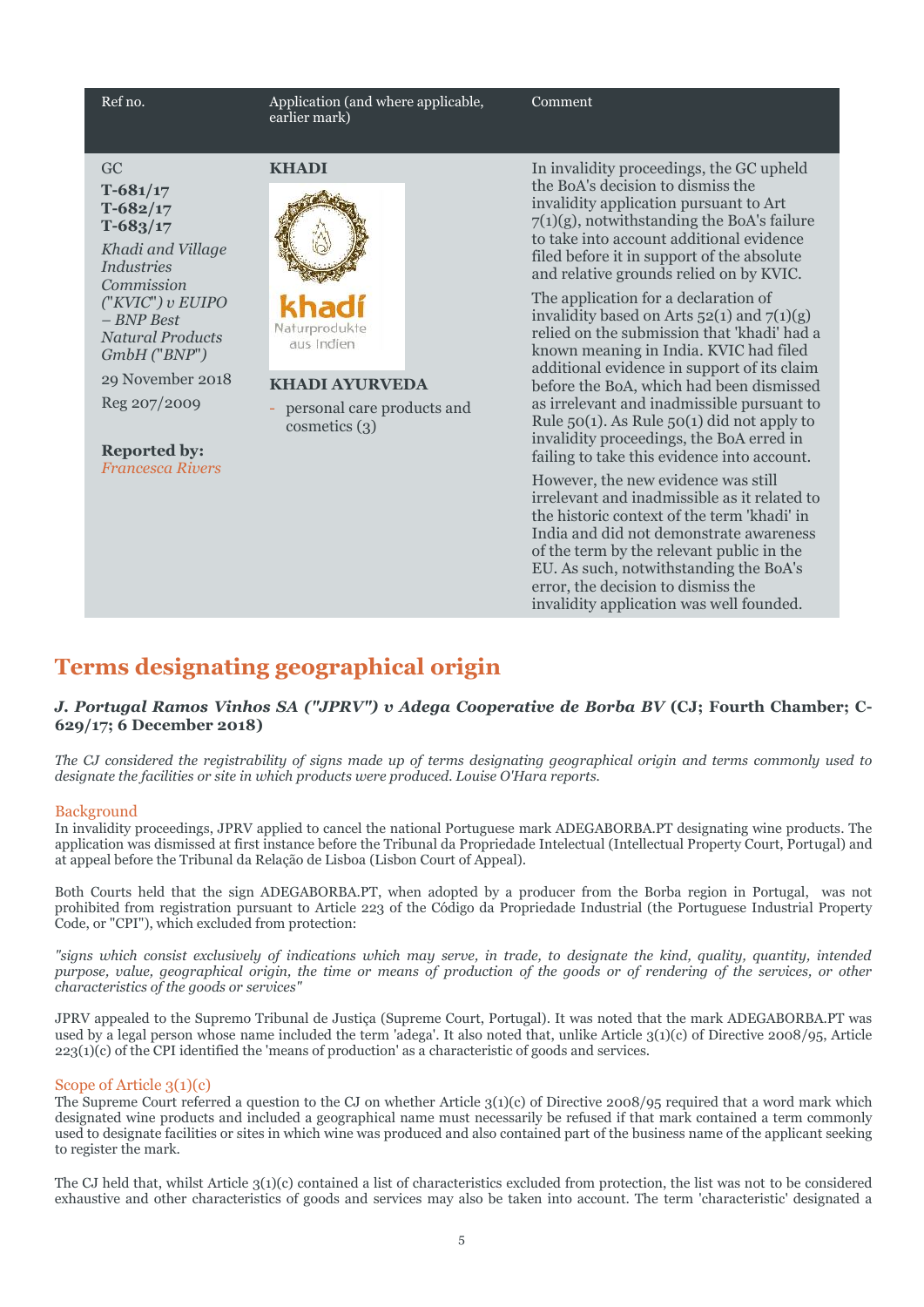property of the goods or services in respect of which protection was sought which was easily recognisable to the relevant public. It followed that a sign may be refused registration on the basis of Article  $3(1)(c)$  only if it was reasonable to believe that it would be recognised by the relevant public as a description of one of the characteristics of the goods/services at issue.

The word 'adega' has two meanings in Portuguese, referring to both the underground premises in which wine was stored and also the premises or facilities in which wine was produced. In the present case, the CJ held that 'adega' was capable of being understood by the relevant public as a designation of a property of the goods, and therefore was prohibited from registration pursuant to Article  $3(1)(c)$  regardless of the interpretation afforded to it.

Consequently, the CJ held that, where a sign associated two word elements, namely a descriptive term and a geographical name (in this case 'Borba') relating to the origin of the goods, the sign as a whole must be found to be descriptive and devoid of distinctive character.

It was not relevant whether or not the geographical name constituted a protected designation of origin under Article 102 of Regulation No 1308/2013. Furthermore the fact that the term used to designate a place of production of goods (or a facility in which the goods are produced) was part of the corporate name of the applicant was irrelevant for the purposes of examining the descriptive character of that term, given that the analysis was to be carried out by reference to the goods for which registration was sought.

## **Series marks**

### *Cadbury UK Limited v The Comptroller General of Patents Designs and Trade Marks\** **(Floyd, Henderson & Baker LJJ; [2018] EWCA Civ 2715; 5 December 2018)**

*The Court of Appeal upheld the decision of Deputy Judge John Baldwin QC ([2016] EWHC 796 (Ch), reported in CIPA Journal, May 2016) that Cadbury's UK trade mark registration for the colour purple was not a series mark and could not be altered under Section 41. Rebekah Sellars reports.*

### Background

Cadbury was the proprietor of a UK registered trade mark which consisted of a swatch of the colour purple along with the following description: "The mark consists of the colour purple (Pantone 2685C) as shown on the form of application, applied to the whole visible surface, or being the predominant colour applied to the whole visible surface, of the packaging of the goods".

Another of Cadbury's registrations with a different number but the same description had been found invalid (Société des Produits Nestlé S.A. v Cadbury UK Ltd [2013] EWCA Civ 1174, reported in CIPA Journal, November 2013) following long running opposition proceedings brought by the intervener, Nestlé. This was on the basis that, properly interpreted, the mark did not constitute "a sign" that was "graphically represented". Seeking to head off a potential invalidity attack against the registration in issue on this appeal, Cadbury had applied to the registrar to delete the expression "or being the predominant colour applied to the whole visible surface" from the description of the mark, thereby limiting the mark to a sign consisting of the colour purple applied to the whole visible surface of the packaging of the goods. It claimed that this was permissible under Section 41 because the registration consisted of a series of two marks, i.e. (i) the colour purple (Pantone 2685C) applied to the whole visible surface of the packaging of the goods; and (ii) the colour purple (Pantone 2685C) being the predominant colour applied to the whole visible surface of the packaging of goods. In the High Court, Deputy Judge Baldwin had upheld the decision of the registrar that the proposed amendment was not permissible because the existence of the two alternatives in the description of the mark did not mean that the registration constituted a series under Section 41.

#### Decision

On appeal, it was common ground that, if the registration was for a single mark, then Section  $44(1)$  would prohibit any alteration to the register to delete the "predominant" wording from its description. The main question was whether it was open to the registrar to accept an application to alter a registered trade mark so as to delete part of its description which has been held to render it invalidly registered, by treating it as a "series" of trade marks.

Floyd LJ, giving the decision of the court, agreed with the registrar that the reader would understand that the registration could not possibly satisfy the requirements for a series of marks. If allowed to be the predominant colour rather than restricted to the whole surface, the registration could cover uses of purple in extravagantly different ways. For example, as long as some criterion of predominance was observed, the mark could appear as stripes, spots, a large central blob, or in any other form. These alternatives could not begin to satisfy the requirement that marks in a series must "resemble each other as to their material particulars and differ only as to matters of a non-distinctive character not substantially affecting the identity of the trade mark". Even if the whole surface wording was accepted as being tolerably clear, the reader would consider that the predominant colour wording inevitably covered representations which could differ materially and create a different identity. It followed that no series mark had been defined. Floyd LJ concluded that the various alternatives covered by the description were not intended to identify separate marks, but were parts of a generalised but imprecise description of a single mark.

Floyd LJ was also unable to accept Cadbury's alternative argument that, if the registration was not a series, it was nevertheless a permissible registration of more than one mark within a single registration, thus allowing Cadbury to surrender all but the whole surface mark. Floyd LJ said that this was a very bold argument which suggested than an applicant could register any unconnected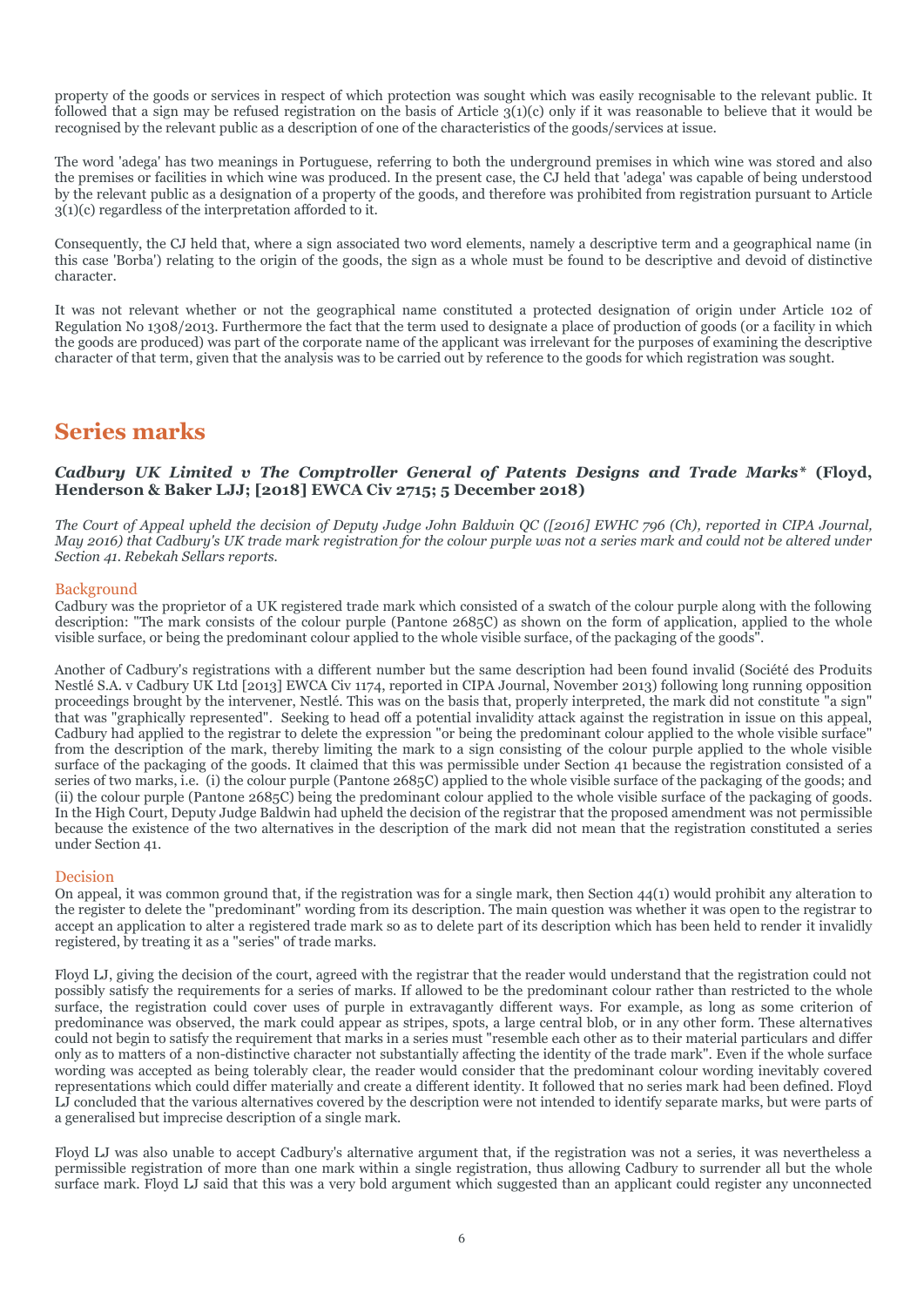"job lot" of marks under a single registration and pay one fee. It was tolerably clear from the Act that the only opportunity to register more than one mark under a single registration was the series registration under Section 41.

Floyd LJ stated that the reader would conclude that the registration was an attempt to register a single mark which fell foul of the requirements of clarity and precision. He said that whilst one could feel sympathy for Cadbury that it was its adherence to the Guidance which had given rise to the breach of these requirements, it would be a potentially far reaching step to allow the lack of clarity to be read, instead, as an attempt to register a number of marks. Floyd LJ agreed with the registrar that such an approach to interpretation would give rise to grave difficulties for the examination of trade marks. He said that it must be for the applicant to state clearly the type of monopoly for which it contends.

The reported cases marked \* can be found at http://www.bailii.org and the CJ and GC decisions can be found at http://curia.euro pa.eu/jcms/jcms/j\_6/hom